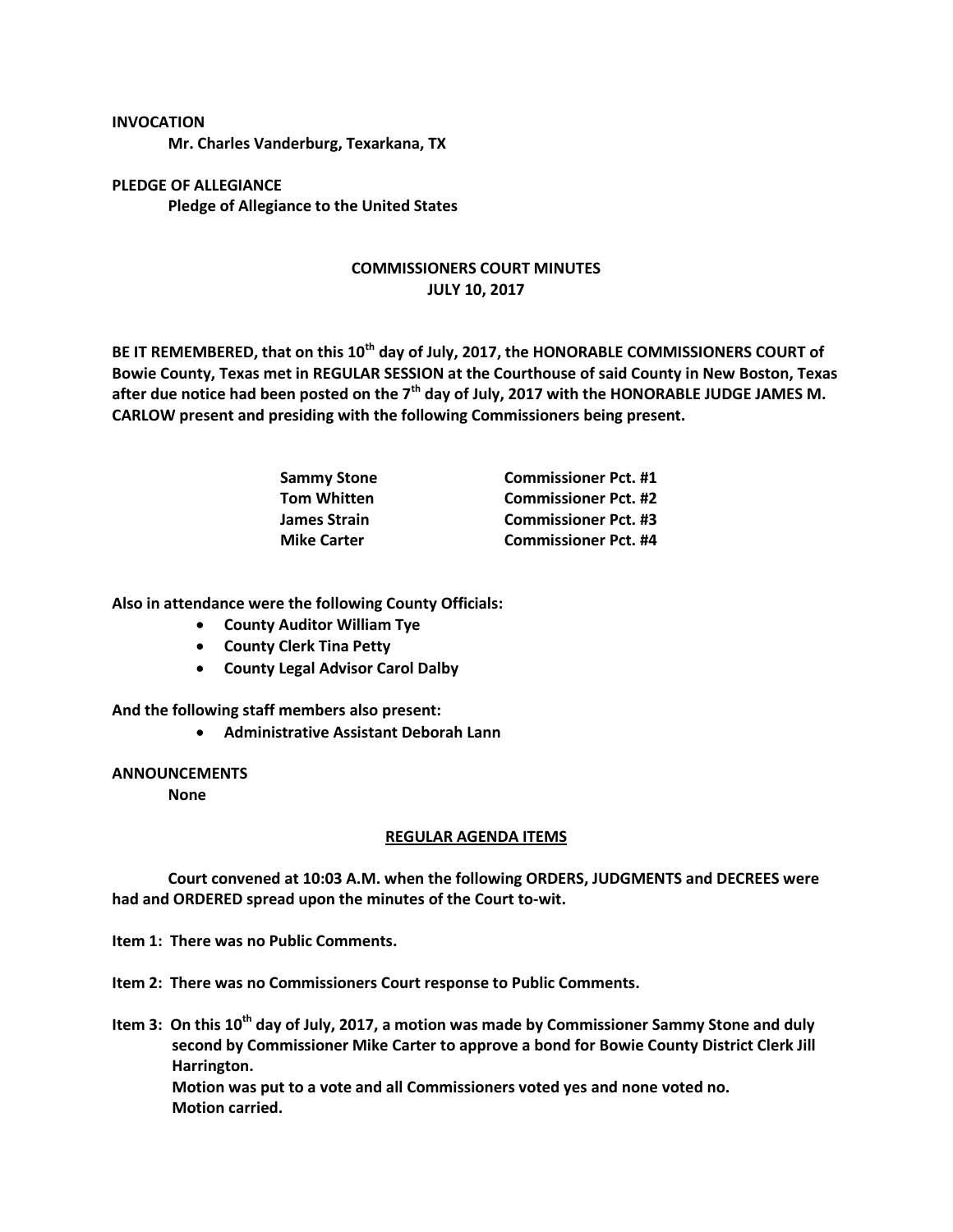- **Item 4: On this 10th day of July, 2017, a motion was made by Commissioner Mike Carter and duly second by Commissioner James Strain to approve the Treasurer's Investment Report. Motion was put to a vote and all Commissioners voted yes and none voted no. Motion carried.**
- **Item 5: On this 10th day of July, 2017, a motion was made by Commissioner Sammy Stone and duly second by Commissioner Tom Whitten to approve an affiliation between Bowie County and the aforementioned hospitals noted (Medical Center of Southeast Texas, Odessa Regional Medical Center, Southwest General Hospital and St. Joseph Medical Center, for purposes of the Texas Medicaid 1115 Demonstration Waiver Program, as set forth in the proposed Bowie County Indigent Care Affiliation Agreement). Motion was put to a vote and all Commissioners voted yes and none voted no. Motion carried.**
- **Item 6: On this 10th day of July, 2017, a motion was made by Commissioner Tom Whitten and duly second by Commissioner James Strain to bring back to the table bids to repair River Plantation Road and Bent Tree Road in Pct. 2. Motion was put to a vote and all Commissioners voted yes and none voted no. Motion carried.**
- **Item 7: On this 10th day of July, 2017, a motion was made by Commissioner Tom Whitten and duly second by Commissioner James Strain to award the bid to the lowest bidder which is Razorback Asphalt Paving (to repair River Plantation Road and Bent Tree Road in Pct. 2). Motion was put to a vote and all Commissioners voted yes and none voted no. Motion carried.**
- **Item 8: On this 10th day of July, 2017, a motion was made by Commissioner Mike Carter and duly second by Commissioner Sammy Stone to make the final payment to James Construction Company for \$482,500 (Hwy 82 Project). Motion was put to a vote and all Commissioners voted yes and none voted no. Motion carried.**
- **Item 9: On this 10th day of July, 2017, a motion was made by Commissioner James Strain and duly second by Commissioner Mike Carter to approve Communication System Interlocal Cooperation Agreement between the City of Texarkana, TX and Bowie County. Motion was put to a vote and all Commissioners voted yes and none voted no. Motion carried.**
- **Item 10: On this 10th day of July, 2017, a motion was made by Commissioner Mike Carter and duly second by Commissioner Sammy Stone to approve the line item transfers. Motion was put to a vote and all Commissioners voted yes and none voted no. Motion carried.**